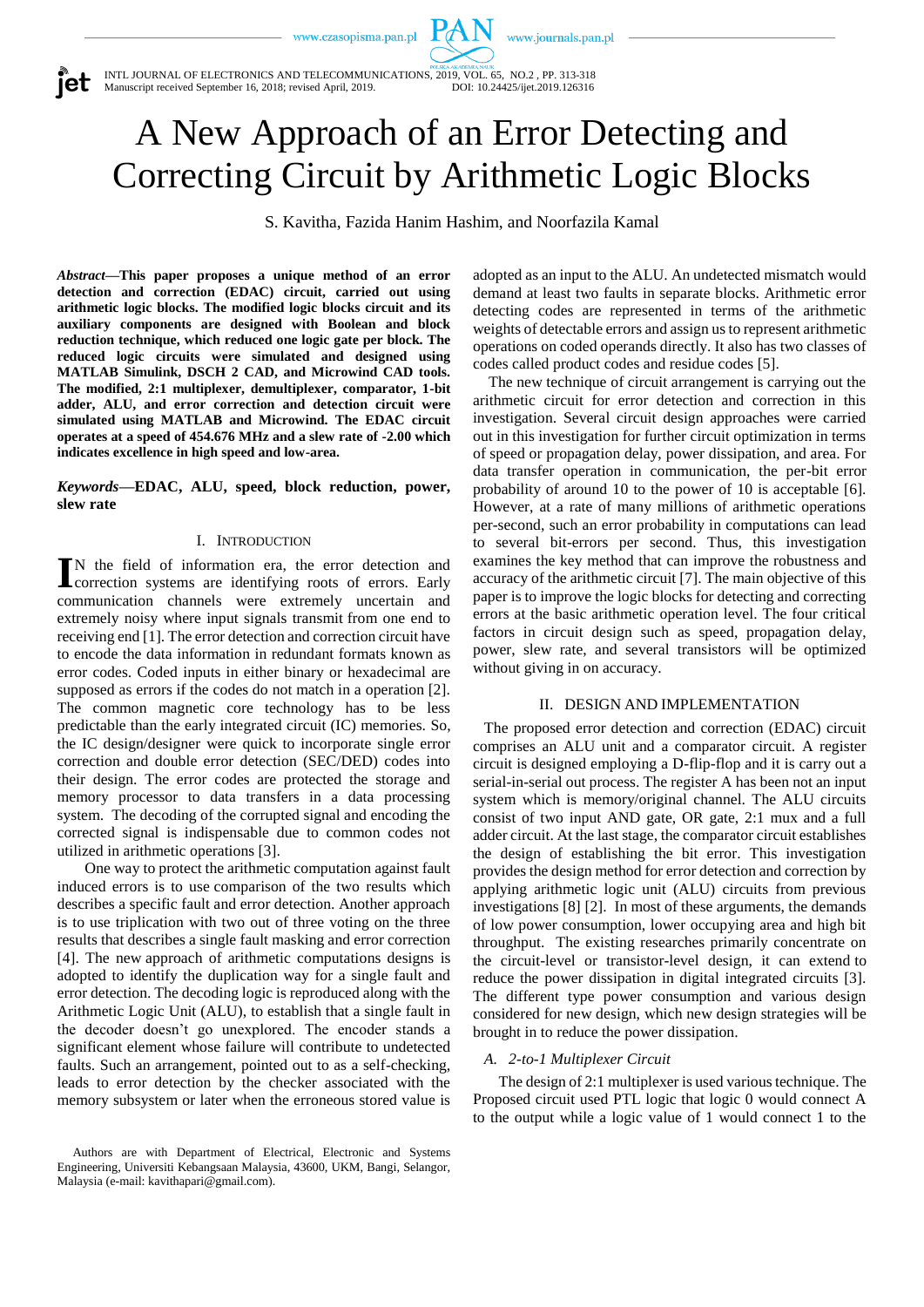

314 S. KAVITHA, FAZIDA HANIM HASHIM, AND NOORFAZILA KAMAL

output. The design of higher number multiplexer circuit, the selector pins is corresponding to 
$$
[log_2 (N-1)]
$$
, where n is the number of inputs. According to look up table, the higher order multiplexer circuit is produced to output according to K-Map method, which identify all the cases when Y is equal to 1. A clear awareness of this 2-to-1 multiplexer would need 2 AND gates, an EX-OR gate, and a NOT gate. The 2:1 multiplexer or data selector allows one and only one of the  $2^n$  sources which are to be logically connected to a common destination f at a time. Here the source Ii, where  $i = 1, 2, \ldots, 2^n$  is transferred to the output if the input address is i. The address signal is the binary integer in which control the selection of the desired source.

$$
f = \bigvee_{i=0}^{2^{n}-1} I_{i+1} \cdot \underbrace{S_1^{i1} S_2^{i2} \dots S_n^{in}}_{Address} \tag{1}
$$

Where 
$$
S_j^{ij} = \begin{cases} S_j & \text{if } I_j = 0 \\ S_j & \text{if } I_j = 1 \end{cases}
$$

The block level design considers conventional circuits. The designed circuits are carried out in design system, simulate and justified by MATLAB Simulink. The multiplexer 2 to 1 circuit that implements the function of depends upon the selection input. multiplexer circuit design method is reducing the number of transistor in design and reduced the size of integrated circuit. This circuit has two input selectors and one output. There are four possible bit string patterns which can be derived into the input selector such as 00, 01, 10 and 11.

The conventional CMOS 2:1 multiplexer has 2 AND gate, 1 NOT gate and 1 OR gate which gives the result  $Y = A\overline{S} + BS$ . The conventional circuit CMOS circuit used 19 transistor used in TTL configuration. This paper rearranges the conventional 2:1 multiplexer blocks, which are reduced the 3 NOT gates (6 transistors) by PTL logic So the new approach block design method is reduced 6 transistors in 2:1 multiplexer circuits. The new approach block design method gives superior results than the conventional circuit that will be discussed further in the result and discussion section.

### *B. Demultiplexers*

Demultiplexers are commonly characterized as  $1-to-2<sup>n</sup>$  devices. The design of demultiplexer circuit has one input and  $2<sup>n</sup>$  output lines. The proposed block diagram requires only 1–to–4 demultiplexer. The designer added an enable–high to the demultiplexer for getting sensible output. When selection input is disable (logical 0) and all outputs are 0. When selection input is enable , the selected input gets the output, X. Remember, that X can have a value of either 0 or 1. The conventional Demux circuit was designed with enable logic. The 1:4 Demux circuit designed with enable input used 4-input AND gate which is utilized more transistors in the TTL method. The modified Demux circuit is designed without the enable input due to the data input is a chosen value, which reduces at least 8 transistors in TTL configuration. The design of the demultiplexer circuit achieves the AND logic gate and NOT logic gate to understand the demultiplexing function. Finally, the Boolean expression of the demultiplexer is given in equation (2).

The de-multiplexer outputs

$$
f_i = S_1^{i1}, S_2^{i2}, \dots, S_n^{in}
$$
  
Where  $S_j^{ij} = \begin{cases} S_j, \text{if } I_j = 0 \\ S_j, \text{if } I_j = 1 \end{cases}$  (2)

#### *C. Comparator Circuit*

The comparator circuit is a function, which o two inputs have to equal each other [10]. The designer has to implement the EX-NOR logic gate and the AND logic gate to design this comparator circuit. The logic gate model is modified form the existing logic model and implemented into TTL configuration structure.

The conventional comparator gate is consisting of 7 logic gates. Our error correction circuits is being to be used only A=B decision circuit. According to the Boolean method, the conventional circuits have modified and used only 3 logic blocks. So the modified comparator circuit reduced 3 blocks which is almost reduced to 6 transistors by PTL configuration design. According to VLSI design method, the modified is reduced occupying area which gives improved speed and low power consumption

## *D. Full adder*

The conventional full adder circuit used two EX-OR gate for sum operation and 3 AND gate and 1 OR gate used for carry circuits. The existing literature is used a bit slice technique which reduced the one EXOR logic blocks. This paper also used the pass transistor technique and reduced, sum part of (AÅB) directly fed into the carry circuit.

#### *E. 1 bit ALU circui*

The conventional ALU circuit consists of AND gate, OR gate, Full adder and MUX circuit. This paper illustrates the main ideas relating to the arithmetic error correcting codes by biresidue technique, which represents a triple number. Encoding for the class of residue codes is similar to single residue codes, except two residues must be computed. This three-channel computation strategy can be generalized to n channels to permits the tolerance of more faults [11]. However, the cost overhead of a higher degree of replication becomes prohibitive. Table I shows the arithmetic operations that are obtainable by controlling the value of Y with the two selection inputs S1 and S0. If the inputs from B are ignored and we insert all 0s at the Y inputs, the output sum becomes  $G = A + 0 + C$ in.

TABLE I FUNCTION TABLE FOR ARITHMETIC CIRCUIT

| <b>Select</b> | <b>Select</b> | Input  | $G = (A1Y1Cin)$ | $G = (A1Y1Cin)$ |
|---------------|---------------|--------|-----------------|-----------------|
|               | S0            |        | $Cin = 0$       | $Cin = 1$       |
|               |               | All 0s |                 | $A+1$           |
|               |               |        | $A + B$         | $A+B+1$         |
|               |               | B'     | $A + B'$        | $A+B'+1$        |
|               |               | All 1s | $A -$           | $G = A$         |

According to table I, The logic operations of arithmetic circuit manipulate the bits of the operands by treating each bit in a register as a binary variable. There are four commonly used logic operations such as AND, OR, XOR and NOT.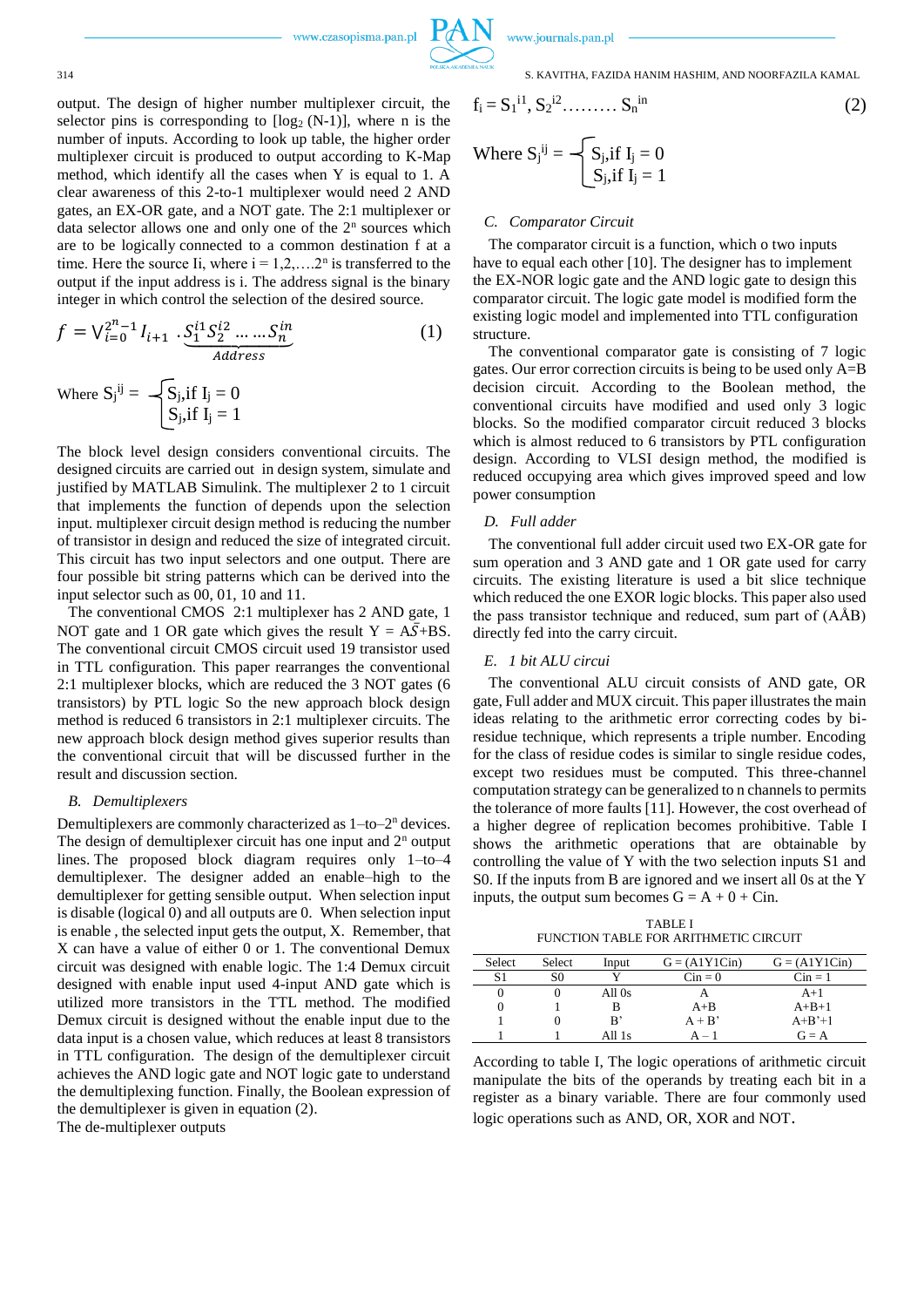

TABLE II FUNCTION OF ALU

| $S_0$ | Output             | Operation  |
|-------|--------------------|------------|
| O     | $G = A^{\wedge} B$ | <b>AND</b> |
|       | $G = A \tOR B$     | <b>OR</b>  |
| 0     | $G = A XOR B$      | <b>XOR</b> |
|       | $G = A'$           | <b>NOT</b> |

The logic circuit can be combined with the arithmetic circuit to produce an ALU. The configuration for one stage of the ALU is shown in Fig 1. The outputs of the arithmetic and logic circuits in each stage are applied to a 2-to-1 multiplexer with selection variable S2. When  $S2 = 0$ , the arithmetic output is selected and when  $S2 = 1$ , the logic output is selected. This diagram shows just one typical stage of the ALU, the circuit must be repeated n times for an n-bit ALU. The ALU logic has designed is not as simple as it could be and has a fairly high number of logic levels, contributing to propagation delay in the circuit. With the use of logic simplification software, we can simplify this logic and reduce the delay. For example, it is quite easy to simplify the logic for a single stage of the ALU.

The ALU consists of AND gate, OR gate 2:1 multiplexer and a full adder circuit. In this arrangement, full adder AND, OR gate results are important which is to be considered by selection input. According to design the logic inputs are positively enabled. The output of the ALU circuit shown in Figure 6 which is clearly indicating there is no delay power dissipation and logic transition effect.



Fig. 1. ALU Circuit

## *F. Correction Circuit*

A single parity bit can indicate that there is an error in a certain group of bits. In order to correct a detected error, more information is required because the position of the bit in error must be identified before it can be corrected [12]. More than one parity bit must be included in a group of bits to be able to correct a detected error. In a 7-bit code, there are seven possible single bit errors. In this case, three parity bits can not only detect an error but can specify the position of the bit in error. The Hamming code provides for single error correction. The following table covers the construction of a 7-bit Hamming code for single error correction.

TABLE III BIT POSITION TABLE FOR A 7 BIT ERROR CORRECTION CODE

| <b>Bit Designation</b> |     | P,  | IJ, | P2  | D,  |     | D,  |
|------------------------|-----|-----|-----|-----|-----|-----|-----|
| <b>Bit Position</b>    |     |     |     |     |     |     |     |
| <b>Binary Position</b> | 001 | 010 | 011 | 100 | 101 | 110 | 111 |
| Data Bits (Dn)         | X   | X   | x   | X   | x   | x   | X   |
| Parity Bits (Pn)       |     |     |     |     |     |     |     |
|                        |     |     |     |     |     |     |     |

#### *G. Detection Circuit*

The various existing error correction and detection methods are used a parity bit. An error bit contains either an even or odd number of 1s. [13]. An even parity bit makes the total number of 1s even and odd parity bit makes the total number of odd. The proper system has a error either in evern parity or odd parity, but not both. A parity error checker provides for the detection of a single bit error, which is very unlikely but cannot check for two errors in one group. For instance, we assume that the circuit transmits the BCD code is 0101. Parity can be used with any number of bits. The total code transmitted including the even parity bit is 0, 0101BCD Code [13]. Then let assume that an error occurs in the third bit from the left (the 1 becomes a 0). Even Parity Bit 0, 0001Bit Error.

## *H. Correction and Detection Circuit*

Normally, there are error detection and correction circuits. Our proposed method has combined the error detection and correction as a simple way and make it in integrated circuit form. The correction and detection circuits are designed, by implementing the basic components. The modified ALU correction and detection circuits are shown in Fig 2. According to CMOS logic design, the proposed correction and detection circuit has been designed in terms of TTL configuration and block level configuration. The block level configuration would lead to reduce the logic cell in successive manner and give a logical effort of the block diagram. The TTL configuration would be reduced number of transistor and give a bit transition effort in the logic design [14]. This proposed circuit is analyzed in both ways and the output value simulated and measured. After that, we have generated it in one circuit and simulate the circuit. For the correction and detection circuit, we have to design by using arithmetic logic unit (ALU) circuit method such as bit slice method. Then the design is simulated with binary keys such as 000, 001, 010, 011, 100, 101, 110, and 111 to see the simulation performance. The design of the correction and detection circuit with the method of ALU CMOS are shown in the Fig. 2. This circuit is implemented from the block of the multiplexer circuit, demultiplexer circuit, and comparator circuit and designed in MATLAB.



Fig. 2. Proposed Error Detection and correction circuit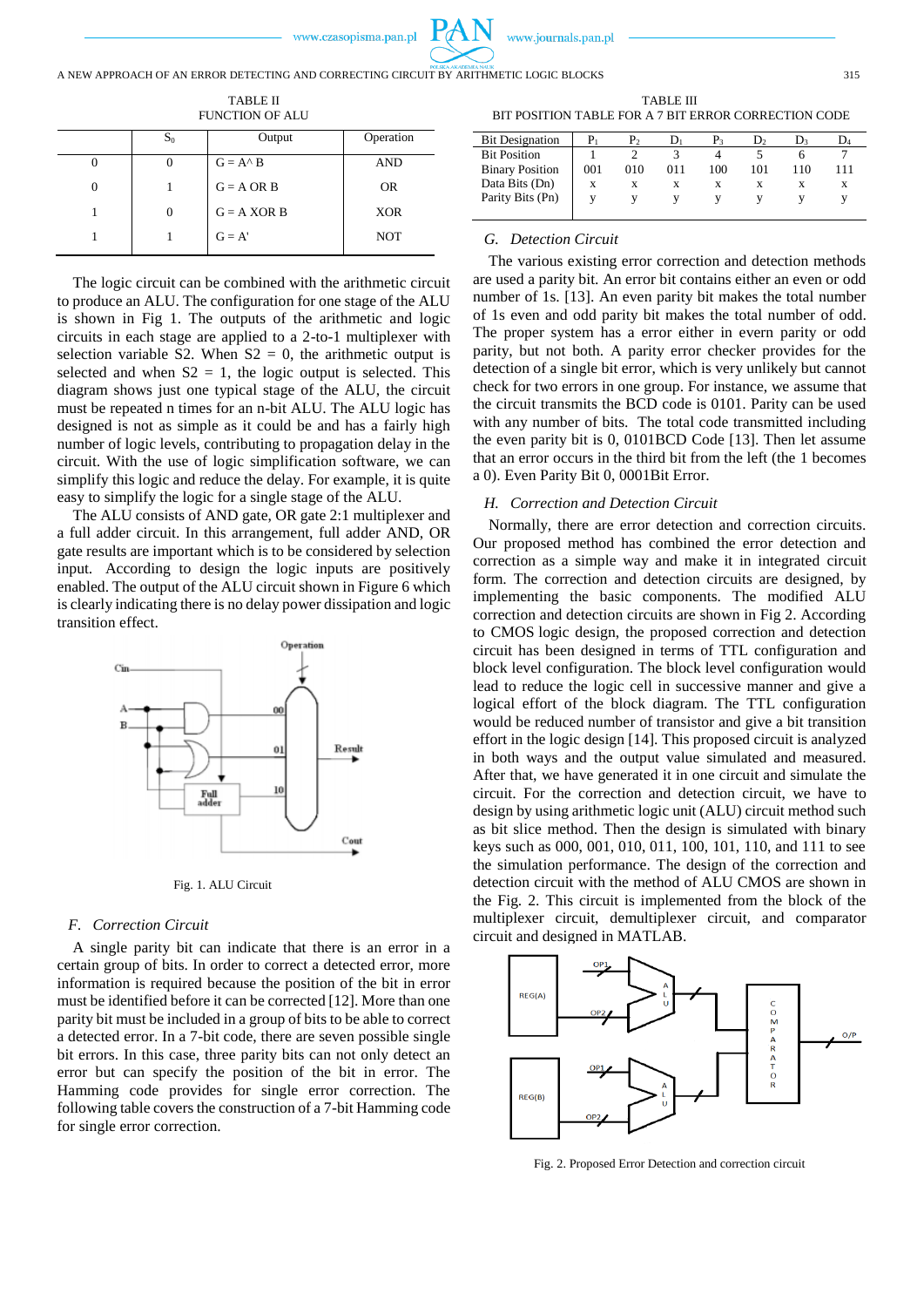

.

Out

#### www.journals.pan.pl

#### 316 S. KAVITHA, FAZIDA HANIM HASHIM, AND NOORFAZILA KAMAL

### III. III. RESULTS AND DISCUSSION

The proper selection of test vectors is crucial and the accuracy of the simulation can tell much about the circuit. The proposed error correction circuit simulated by MATLAB, DSCH2 and Micro wind. The circuit is simulated by MATLAB Simulink and verified by timing diagram.

A Conventional multiplexer circuit output depends upon the selection input. The three inputs are fed as clocking input into the function  $\overline{AS} + \overline{BS}$  which is clearly mentioned in the class. The clocking inputs are normalized as a logic one. The output is also displayed without delay which clearly indicates that the circuit doesn't have any fault. The output graph clearly is shown in the Fig  $3(a)$  and  $3(b)$ 



Fig. 3b. Timing diagram

Read

The modified 2:1 multiplexer circuits undergone the simulation by MATLAB Simulink tools is shown in Fig 3(a). The input parameter has given logically 1 which is identified as amplitude values. The output parameters are measured in the output waveforms the change of time is 1.003ms. The average speed of individual 2:1 multiplexer is shown 900.824 MHz. The slew rate of 2:1 multiplexer circuit is much reduced within stability condition.

The modified demultiplexer circuit simulation result is shown in Fig. 4. According to modification, the demultiplexer circuit is given a better result, which shown in figure 4. This paper the logic patterns are to be magnified so the demultiplexer circuits used. According to the initial circuit diagram the 4:1

demultiplexer circuit used. The output of the demultiplexer circuit depends upon the data input and selection input. . The design gives a better operating frequency 539.344 MHz, RMS value for the 1 full cycle is 0.4364 which is clearly shown in Fig 4(a) and 4(b), The simulation result is verified with the timing diagram of the layout.





The two inputs are compared, and it gives the complement output in the output terminal. The timing diagram of the comparator circuit is shown in Fig 5(b). It is clearly indicated that there is no propagation delay in the comparator circuit. This vertical placement of layout is used to calculate the total number of transistor in the circuit. The comparator circuit used only A=B magnitude, when A=1, B=1, and A=0, B=0 the output shown as logically zero. when  $A=1$ ,  $B=0$  and  $B=1$ ,  $A=0$  the output shown as logically 1. As an error detection and correction circuits, the comparison output always zero which is indicating there is no error sending bit pattern are data signals which are clearly indicating in Fig 5(b). The modified comparator circuit has 4 components, which gives the change of time/cycle of 1.003ms., which is shown in Fig 5(a) The frequency of the comparator circuit is 888.856 due to the fact that electron mobility has equal distribution in the output node. The simulated results verified with DSCH2 timing diagram, which is shown in Fig 5(b)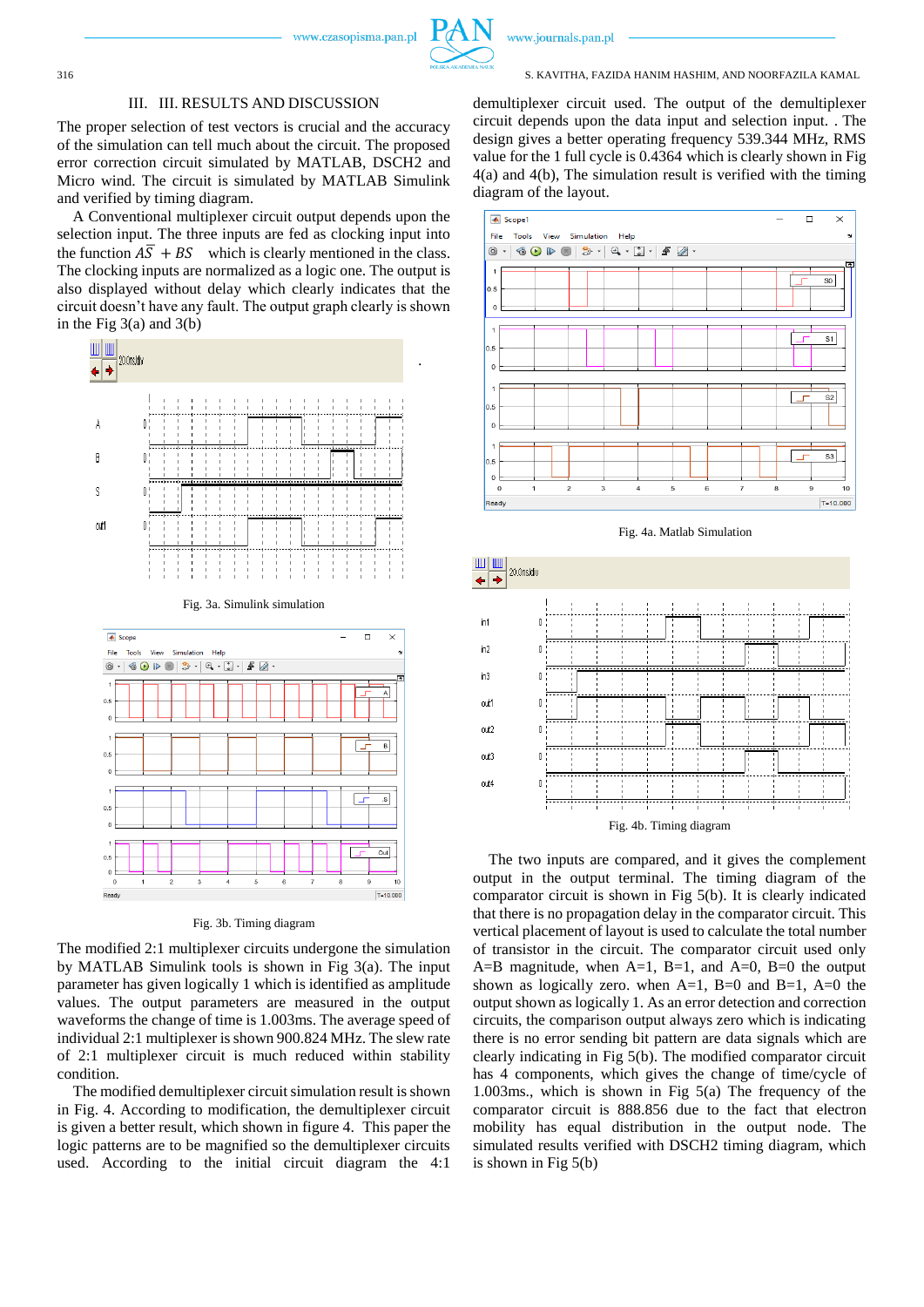## A NEW APPROACH OF AN ERROR DETECTING AND CORRECTING CIRCUIT BY ARITHMETIC LOGIC BLOCKS 317







The EDAC circuit is simulated and imposed into the analyses. The change of time /cycle is calculated, which is equal to ΔT 2.036ms. The speed of the frequency circuits is approximately 455MHz. The ECC circuit layouts are imposed by LVS layout characteristic. The LVS had given power dissipation for each and every circuit, propagation delay and area. According to simulation itself, the Shannon theorem-based circuit gives better performance than CPL, CMOS, and Mixed Shannon method. LVS has extended to parameter analysis data throughput, latency, and EPI. The Shannon based circuit gives better or high throughput, low latency, and high EPI than other circuits due to the regular arrangement of circuit transistor. This Shannon based circuit has less critical path than other circuits.

The ECC circuit was simulated in MATLAB Simulink. The ECC circuit consists of registers A and B. These registers have at least 1-word (8-bit) number in the system. The inputs are fed into Serial in the serial out method. The output of the register fed into ALU circuits. The ALU circuit analyses the results depends upon the selection input. The ALU must have the same selection and correction code. The above-mentioned proposed circuit is to detect the error from the register and correct the error by ALU selection values. The output of the two ALU values is compared with the digital comparator circuit. If A=B, the digital error has detected and corrected by the system. This system may be extended as IEEE 32 bit format analysis. The output of ALU results are compared.





Fig 6 EDAC circuit

| <b>Parameter</b>          | $2:1$ Mux | <b>DeMux</b> | <b>Comparator</b> | <b>Full Adder</b> | <b>ALU</b> | <b>EDAC</b> |
|---------------------------|-----------|--------------|-------------------|-------------------|------------|-------------|
| $Time(\Delta T)(ms)$      | .033      | 1.854        | 1.003             | 1.467             | 2.589      | 2.036       |
| Amplitude                 | 0.9056    | 0.9488       | 0.937             | 0.976             | 0.8801     | 0.937       |
| $1/\Delta T(MHz)$         | 900.824   | 539.344      | 888.856           | 698.305           | 386.250    | 454.676     |
| $\Delta Y/\Delta T$ (/ks) | 823.042   | 511.727      | 698.256           | 550.466           | 339.939    | 340.666     |
| <b>RMS</b>                | 0.7466    | 04364        | 0.7137            | 0.6901            | 0.7559     | 0.7237      |
| Rise time(ms)             | 79.200    | 396.00       | 126.720           | 396.00            | 396.00     | 396.00      |
| Fall time(ms)             | 80.82     | 398          | 128.820           | 397.98            | 39782      | 398.3       |
| Slew rate $( s\rangle$    | $-10,000$ | $-2$         | $-7.00$           | $-2.00$           | $-2.00$    | 2.00        |

TABLE IV MATLAB SIMULINK RESULTS OF EDAC CIRCUIT AND ITS AXILLARY CIRCUITS